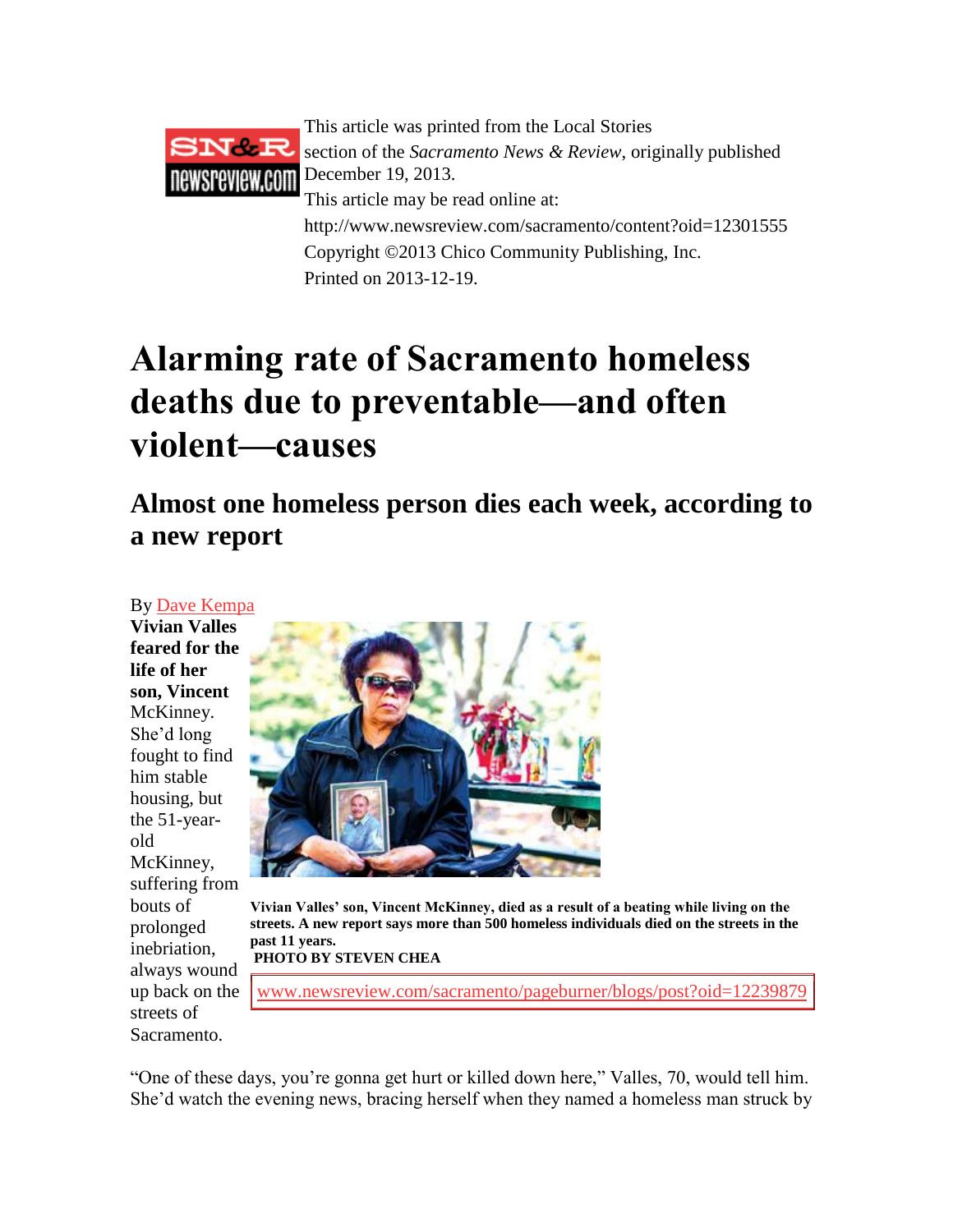a train or found dead.

This past Thanksgiving Day, the broadcast she'd long dreaded arrived.

"That night, I saw it," said Valles, her voice breaking in grief. "I saw it on TV. They said it was my son."

McKinney's life ended in the park across from the Crocker Art Museum, the result of a beating he sustained early in the evening of Wednesday, November 27.

While McKinney's passing comes as a shock to family, friends and homeless advocates who'd been impressed by his recent streak of sobriety, a study to be released this Friday shows Sacramento's homeless community endures an alarming rate of deaths throughout the year due to preventable—and often violent—causes.

Sacramento County has been home to 501 homeless deaths, almost a quarter of which were a result of injury or wounds, between June 2002 and June 2013, according to a report by the Sacramento Regional Coalition to End Homelessness and Sacramento Steps Forward.

"It's sobering to think that, over a 10 year period, we're talking about almost one person a week, week in and week out," said Bob Erlenbusch, executive director of SRCEH and author of the study.

Erlenbusch was particularly shocked that 23 percent of the deaths came as a result of injuries or wounds—disproportionately from blunt-force trauma, gunshots, stabbings and hangings. "It's very indicative of how violent it is for homeless people living in the community," he said.

Homeless advocates will release the report, titled "Sacramento Homeless Deaths Study 2002-2013," in tandem with a memorial ceremony taking place at 10:30 a.m. in Friendship Park at Sacramento Loaves & Fishes on Friday, December 20. This will be one of numerous services across the country held in recognition of National Persons' Homeless Memorial Day, which falls each year on the winter solstice—December 21 this year—which observers refer to as the longest, darkest night of the year.

In releasing the study, which uses Sacramento County Coroner's Office data, Steps Forward and SRCEH aim to raise awareness on the high rate of deaths in the homeless community (some two to three times more than that of housed Sacramentans, according to the report) and stress the preventability of most homeless deaths. Ideally, the groups want to hold a homeless-deaths policy forum with the Sacramento County Board of Supervisors to make strides toward increasing the life expectancy of homeless residents which, at 47 for women and 50 for men, falls about 25 years short of the national rate.

Given these figures, it is perhaps not such a surprise that McKinney's life ended at 51, just one year after his partner, Michael Wagner, who passed last winter while sleeping next to McKinney.